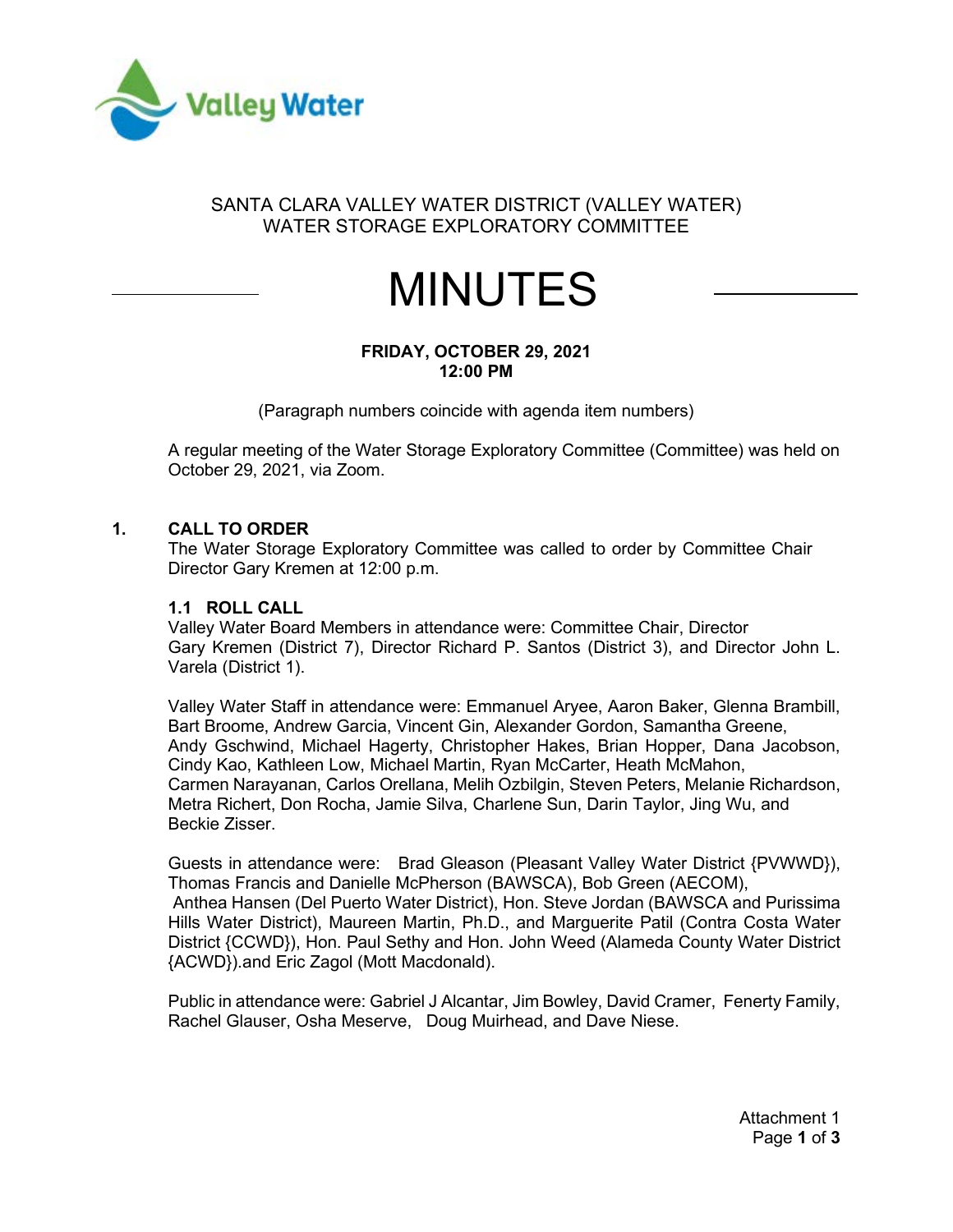# **2. TIME OPEN FOR PUBLIC COMMENT ON ANY ITEM NOT ON AGENDA**

There was no one present who wished to speak.

#### **3. APPROVAL OF MINUTES**

#### **3.1 APPROVAL OF MINUTES**

It was moved by Director Richard P. Santos, second by Director John L. Varela, and by roll call and unanimous vote carried to approve the minutes of the July 19, 2021, meeting of the Water Storage Exploratory Committee as presented.

#### **4. ACTION ITEMS**

#### **4.1 GROUNDWATER BANK UPDATE**

Mr. Andrew Garcia reviewed the materials as outlined in the agenda item.

The Water Storage Exploratory Committee discussed the following**:** alternate water sources, cost for pumping, ranking the banks, exchange issues, and any other semi-tropic water.

Ms. Cindy Kao and Mr. Vincent Gin were available to answer questions.

The Water Storage Exploratory Committee took no action.

#### **4.2 LOS VAQUEROS RESERVOIR EXPANSION PROJECT UPDATE**

Mr. Michael Martin reviewed the materials as outlined in the agenda item.

The Water Storage Exploratory Committee discussed the following**:** JPA formed but has not met yet.

The Water Storage Exploratory Committee took no action.

#### **4.3 PACHECO RESERVOIR EXPANSION PROJECT STAFF RECOMMENDED ALTERNATIVE AND PROJECT UPDATE**

Mr. Ryan McCarter reviewed the materials as outlined in the agenda item.

The Water Storage Exploratory Committee discussed the following**:** alternative borders-State Park, tribal discoveries-mitigation, touring sites, agricultural concerns, draft EIR release, WIFIA Loan rate, and partners level of interest.

Public Comment Received: Hon. Steve Jordan-congratulations on the progress, costs, and partners this is good news.

Ms. Charlene Sun was available to answer questions.

The Water Storage Exploratory Committee took no action, however, suggested having Director John L. Varela continue to build relationships with the elected officials.

> Attachment 1 Page **2** of **3**